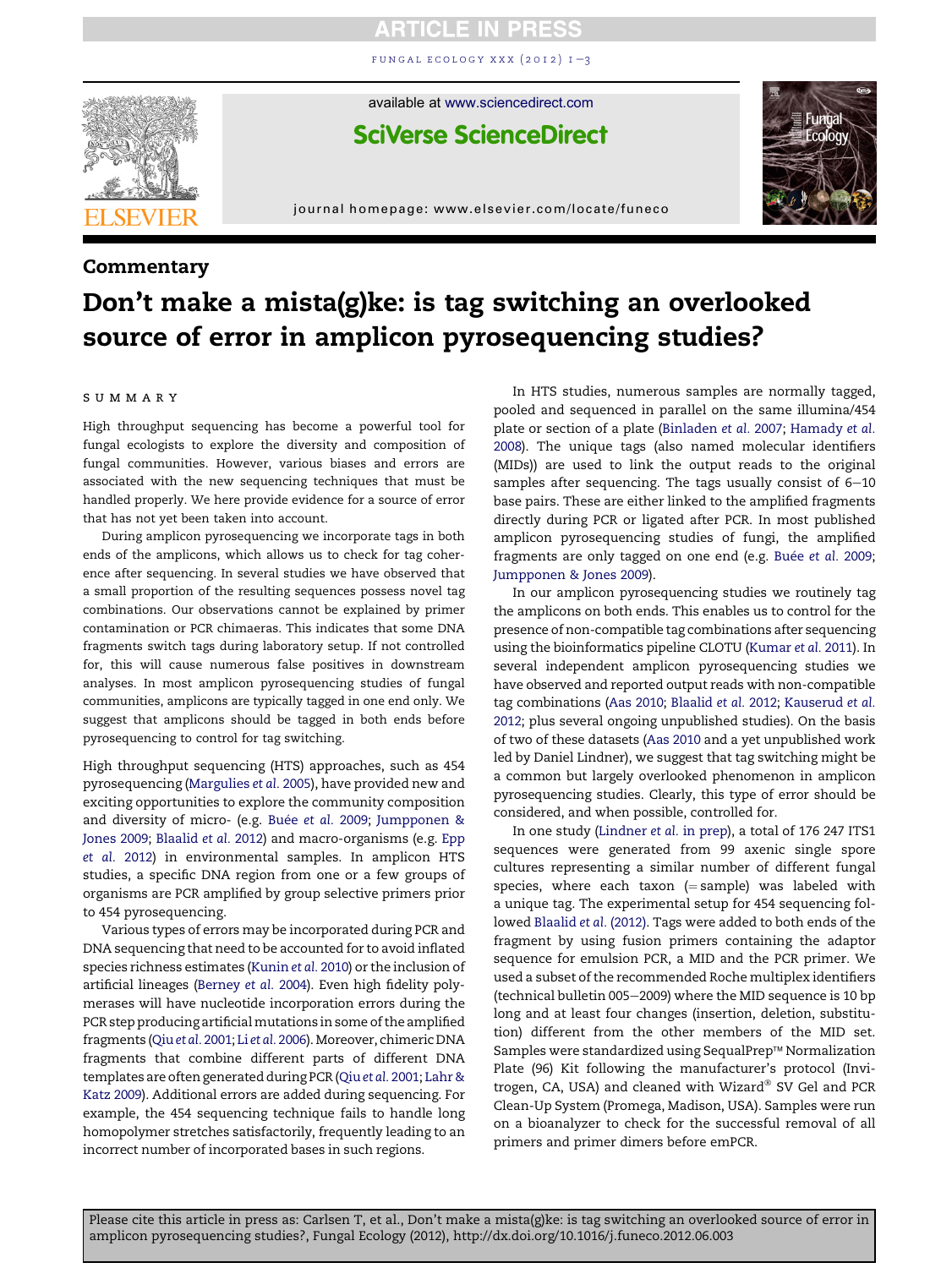### **ARTICLE IN PRESS**

<span id="page-1-0"></span>When only the forward tag was used for assigning sequences to samples (taxa), we observed that many samples included a low abundance of 'contaminant sequences' from one or several of the other co-analyzed samples (taxa). These "contaminant" sequences represented taxa mixed into the same tube prior to emulsion PCR (emPCR) and run on the same 454 lane. When searching these contaminant sequences for the reverse tag, we observed that they had non-compatible tag combinations where the reverse tag indeed was the expected "correct" tag for the sample in question. As a consequence of this observation, we also controlled the reverse tag of sequences with the correct forward tag. We found that 0.7 % of the sequences with a correct forward tag had a noncompatible reverse tag from another sample in the same sequencing lane. In total, about 1.6 % of the full-length ITS1 reads in this dataset had a non-compatible tag combination. Noteworthy, these reads did not represent PCR chimeras as only the tags had been switched. Lab contamination is also not likely as there were samples PCR amplified separately, from different mastermixes, but pooled to be run on the same 454 compartment that had switched tags. Samples run side by side on a PCR plate but run on different compartments on the 454 plate showed no cross contamination and no tag switch.

In another dataset (Aas 2010), the diversity of phylloplane fungi associated with the grass species Avenella flexuosa was analyzed using amplicon pyrosequencing of the ITS1 region. Ninety plant samples were analyzed using the same setup for 454 sequencing as above. Here we observed that 2.3 % of the raw reads exhibited non-compatible tag combinations.

We want to emphasize that the observed amplicons with non-matching tags cannot be explained by PCR chimaeras as these samples were not PCR amplified together. Furthermore, a mixed template on an emulsion PCR bead would give a nonsense read completely different from our observed results. Sequencing error is also not plausible as we have used MID that are at least four changes different from the other members of the MID set, and we have not allowed for any MID errors during filtering.

The PCR amplicons could theoretically have switched tags either prior to emulsion PCR when mixed into the same tube, or during the emPCR. We presume that the first scenario is most likely. Even after thorough rinsing of PCR amplicons with kits such as Agencourt<sup>®</sup> AMPure<sup>®</sup> (Beckman Coulter, High Wycombe, UK) or Wizard® SV Gel and PCR Clean-Up System (Promega, Madison, USA), that we used, low concentrations of unused tagged primers may be available in the solution and may interfere with the ITS1 fragments prior to emPCR. Another possibility is that the primer/adaptor regions of amplicons from different samples align and cross during a denaturation step.We would encourage researchers to look for tag switching in their datasets so that the research community eventually will be able to find the cause of this effect.

Our results demonstrate that reliance on only one tag during amplicon HTS may lead to undetected mixing of sequences across samples and consequently numerous false positives. In accord with our findings, [van Orsouw](#page-2-0) et al. (2007) observed from 0.1 to 16 % fragments with non-compatible tag combinations in a 454 sequencing setup with mixed samples. Although the number of reads with non-compatible tag combinations were low in the referred studies, it may severely

impact the downstream analyses if not properly corrected for. For example, tag switching may create an artificial evenness of samples pooled in a single lane or plate compartment, especially if the data are treated as presence/absence. Precautionary measures that can be taken to avoid tag switching include thorough rinsing of PCR products, cold storage of pooled amplicon libraries immediately after mixing, and reduced sample storage time between the final steps in the laboratory preparations. Removing low-frequency OTUs would counteract the bias to some extent, but only if performed per individual sample. This is because a mistagged fragment in one sample is likely abundant in another sample. We also advocate randomizing samples to avoid all samples from, for example, one treatment or plot being pooled in one lane. We think this may be a general problem in all HTS amplicon studies where samples are tagged before pooling as it was also apparent in [van Orsouw](#page-2-0) et al. (2007), where the tags were added by ligation.

Unfortunately, the commonly used software programs for processing high throughput amplicon sequence data, such as Qiime (Caporaso et al. 2010) and Mothur [\(Schloss](#page-2-0) et al. 2009) do not include satisfactory options for the control of noncompatible tag combinations. However, such options may be easily implemented, as done for instance in the software program CLOTU ([Kumar](#page-2-0) et al. 2011). Cross contamination and sample mix ups in HTS studies might be a common but largely overlooked phenomenon that has possibly had major impact in some studies, as recently demonstrated by [Westra](#page-2-0) et al. [\(2011\).](#page-2-0)

#### references

- Aas AB, 2010. Diversity and Species Composition of Fungal Endophytes in Avenella flexuosa under Different Sheep Grazing Regiments. Master thesis in Biology, University of Oslo.
- Berney C, Fahrni J, Pawlowski J, 2004. How many novel eukaryotic 'kingdoms'? Pitfalls and limitations of environmental DNA surveys. BMC Biology 2: 13.
- Binladen J, Gilbert MT, Bollback JP, Panitz F, Bendixen C, Nielsen R, Willerslev E, 2007. The use of coded PCR primers enables high-throughput sequencing of multiple homolog amplification products by 454 parallel sequencing. PLoS ONE 2: e197.
- Blaalid R, Carlsen T, Kumar S, Halvorsen R, Ugland KI, Fontana G, Kauserud H, 2012. Changes in the root associated fungal communities along a primary succession gradient analyzed by 454 pyrosequencing. Molecular Ecology 21: 1897-1908.
- Buée M, Reich M, Murat C, Morin E, Nilsson RH, Uroz S, Martin F, 2009. 454 Pyrosequencing analyses of forest soils reveal an unexpectedly high fungal diversity. New Phytologist 184: 449-456.
- Caporaso JG, Kuczynski J, Stombaugh J, et al., 2010. QIIME allows analysis of high-throughput community sequencing data. Nature Methods 7: 335-336.
- Epp LS, Boessenkool S, Bellemain EP, Haile J, Esposito A, Riaz T, ErsEUs C, Gusarov VI, Edwards ME, Johnsen A, Stenøien H, Hassel K, Kauserud H, Yoccoz N, Brathen KA, Willerslev E, Taberlet P, Coissac E, Brochmann C, 2012. New environmental metabarcodes for analysing soil DNA: potential for studying past and present ecosystems. Molecular Ecology 21: 1821-1833.

Please cite this article in press as: Carlsen T, et al., Don't make a mista(g)ke: is tag switching an overlooked source of error in amplicon pyrosequencing studies?, Fungal Ecology (2012), http://dx.doi.org/10.1016/j.funeco.2012.06.003